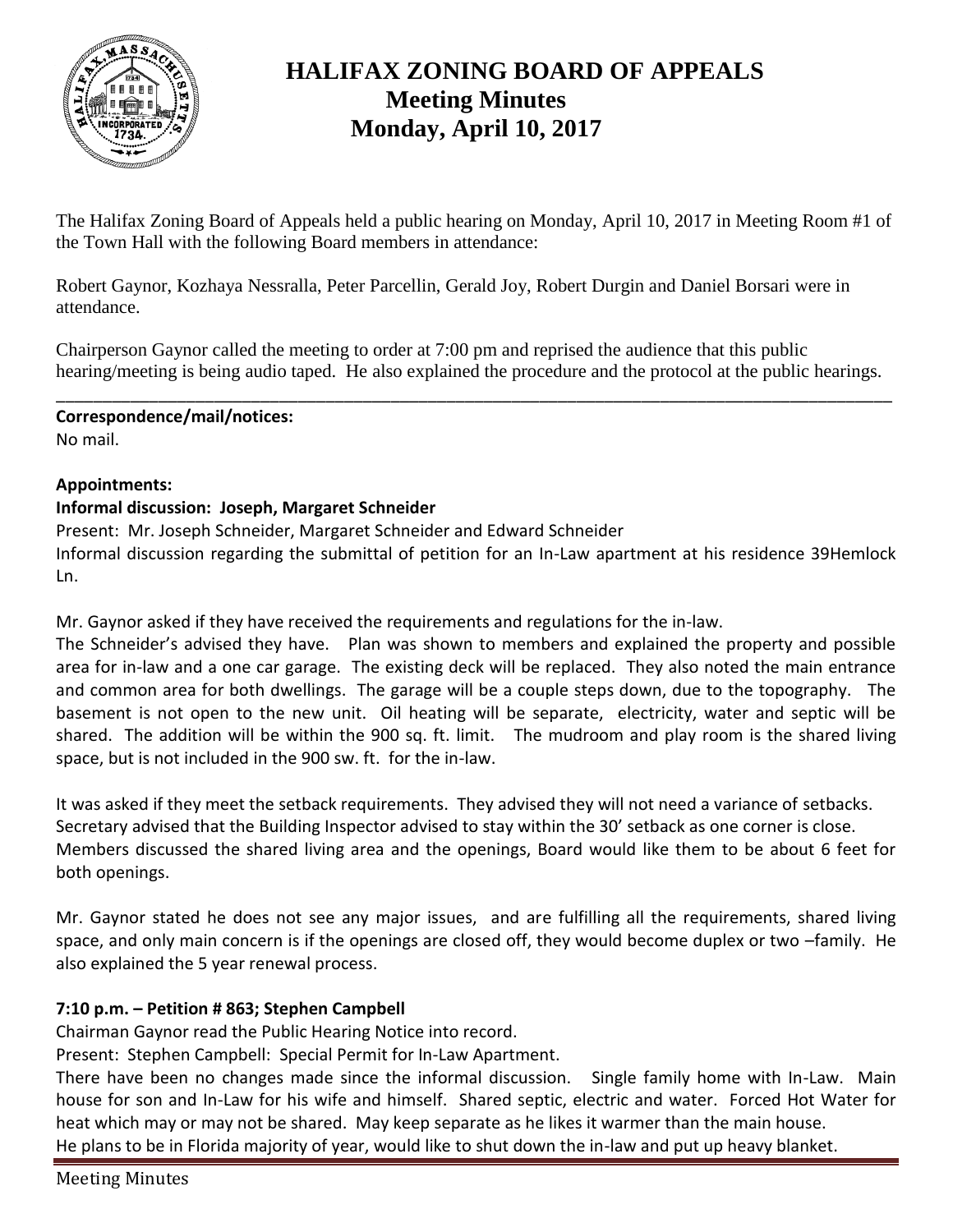Mr. Gaynor asked about the drive-way. Mr. Thompson explained the driveway location and current plans for the proposal. Main entrance, (shared) shared living space, shared  $\frac{1}{2}$  bath and laundry area, foyer, completely open. No entrance to the deck from the in-law, nor is there access to the basement from the inlaw. Walk out basement, and is fully open and would be shared living space as well.

Chairman asked the board if they had any questions. Motion to waive on-site.

> MOTION: Peter Parcellin SECOND: Kozhaya Nessralla AIF Passes: 5-0-0

Motion to accept petition #863 as presented, with the condition to meet all the requirements for the in-law.

MOTION: Kozhaya Nessralla SECOND: Peter Parcellin AIF Passes: 5-0-0

# **7:20 p.m. – Petition # 865 Toby & Lindley Grossman – 15 Hickory Road**

Chairman Gaynor read the Public Hearing Notice into record.

Present: Toby & Lindley Grossman: Special Permit and Variance for a deck.

Property is between Hickory Rd and Madison Rd. - Mr. Grossman – did an addition a couple years ago and cut of deck on the pre-existing house, built the addition and put the deck back on, not knowing it was considered a structure, shifted and now need approval for variance. Submitted letter signed from abutters supporting their petition.

Mr. Gaynor: read letter into record. There was a variance for the addition?

Mr. Grossman: yes, I didn't know, I just took the deck off and same deck right back and filled in the dead spot. Original deck stopped here.

Mr. Grossman: thought it was more of a patio because it's ground level and is very low.

Mr. Grossman submitted pictures of the deck.

Mr. Gaynor opened to the board for questions. Members discussed the pre-existing deck, Mr. Gaynor asked about sonotubes. Mr. Grossman said he will have to discuss with the building Inspector. Members discussed the size of lot and shape that there are few places they could put a deck. Lot is .34 acre.

Chairman opened to audience. No abutters present. Practice of the board to have and on-site inspections, however the board can waive the on-site. Motion to waive the on-site:

> MOTION: Peter Parcellin SECOND: Robert Durgin AIF Passes: 5-0-0

Motion to accept Petition #865 with the condition that they take the necessary steps with the Building Inspector to ensure the safety of the deck, with a variance for the left side setback from 30' to 14.6' rear setback from 40' to 28.4'. It does not derogate from the intent of the by law to grant the variance and special permit. and is not detrimental to the character of the neighborhood.

> MOTION: Peter Parcellin SECOND: Robert Durgin AIF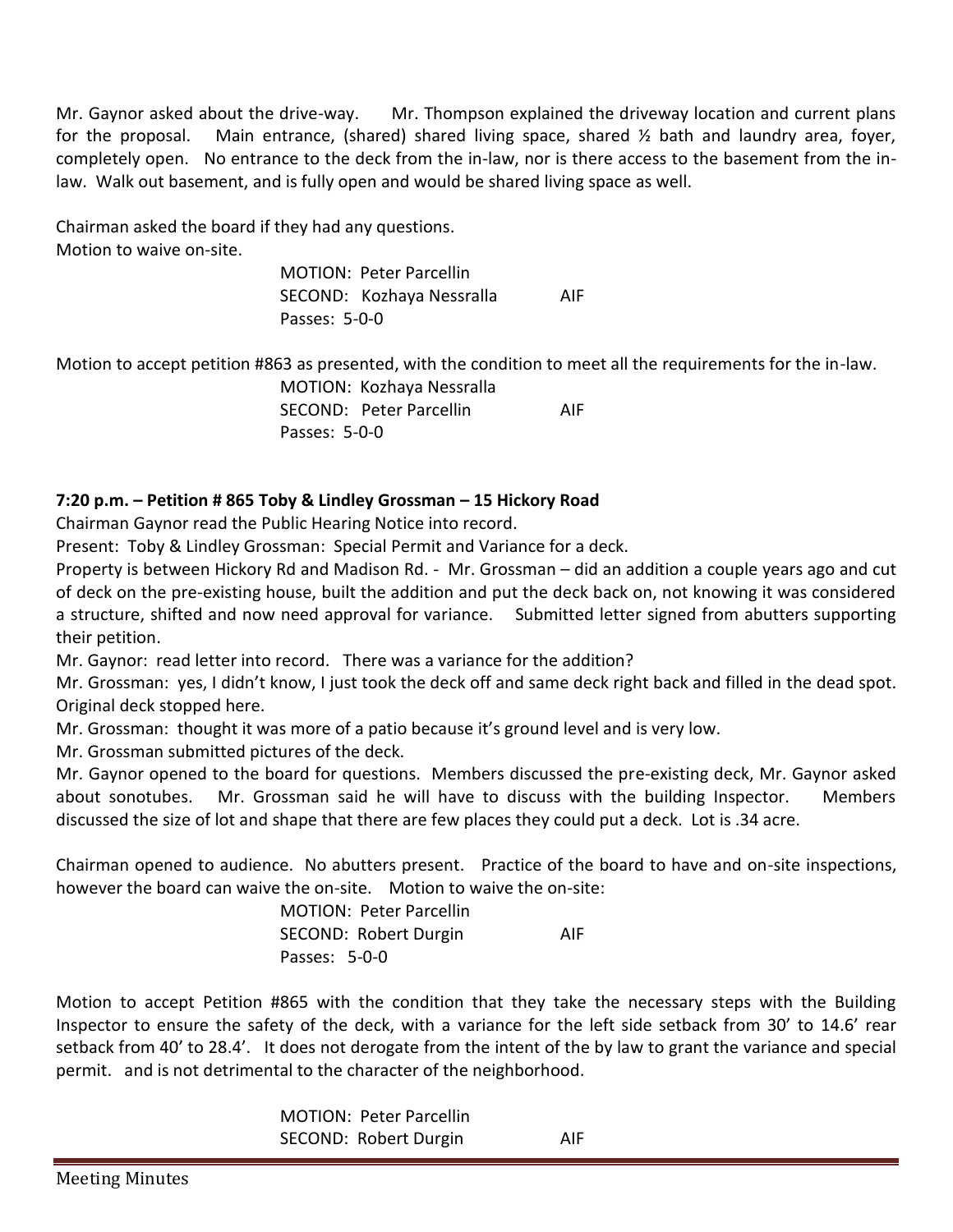# **7:30 p.m. – Petition # 866; Gordon Andrews – 13 Dwight Street**

Chairman Gaynor read Public Hearing Notice into record

Present: Gordon Andrews. Special Permit to Continue and Extend

Mr. Andrews would like to renovate the existing single family dwelling, fill in the first floor to square off the front and add a second floor. The screened in porch will become living area, and raise roof to go up 2 stories on portion of house.

Mr. Gaynor asked for an explanation of the front overhang. Mr. Andrews stated that that there is shed roof and would like to expand to second floor by carry it over and put a full shed dormer. Will not be increasing the non-conformity, and not encroaching any closer to the street.

Mr. Joy stated that none of the dimensions or variances is going to change, everything he is doing is within the same footprint that is existing. Mr. Gaynor added, except for one section, increasing the footprint, but not increasing the setbacks, in the rear or the sides.

Mr. Gaynor opened to audience.

Robin Gilpatrick: 26 Dwight St. : House is the last one on the street, unfortunately because of being at the end, the water lines are 1  $\frac{1}{2}$  inch, we are constantly without water, I am concerned with 2  $\frac{1}{2}$  baths, in a house with one elderly woman, is now going to potentially have a family of 4 bedrooms, 5-6 people. Laundry and showers, etc.. I realize it is not the right venue to talk to you, but no one else wants to hear my concerns. This has been and ongoing issue. We asked the Water Dept. to come down, they said they had not flushed down 1  $\frac{1}{2}$  inch pipes for 30 yrs. Dug a hole in front yard, water gets flushed once in a while, but is the color of the walls. Constantly running water to drink it, bath in it, and do laundry. But the thought of increasing the number of people using the water before it gets to me is frightening.

Mr. Gaynor asked about the septic.

Mr. Andrews advised that there will be a new system being put in.

Mr. Gaynor asked the bathroom count.

Mr. Andrews stated there is one there now and will be putting in 2 and ½. With three bedrooms going to four. Mrs. Gilpatrick went on to say that it has been a long time since a whole family was in there, the water department told me to run a hose until the water is running clear/clean enough to use. We have approached the water department for years and constantly told, it's "Monponsett" and not a priority in Town to upgrade the water lines in that section of Town. Felt that is insulting, and hurtful and eventually maybe water lines will be appropriately sized for the community that lives there. In the meantime I want just needed it to go on record, because at some point I'm going to say why and I paying my water bill, half of it's just being flushed away because I can't' use it.

Mr. Gilpatrick: We have a lot of houses in the neighborhood to have a family move in, instead of two people in the house, there's 6, 7 people, so water is increased and when that happens, we can tell the water pressure goes way down, and turns color.

Mr. Gaynor asked if it will remain a single family house.

Mr. Andrews stated it will be.

#### Mr. Gaynor asked for any other comments:

Mark Valentine: 12 Dwight St.: Have always had the best drainage, and have no problems, we have all sand there, have a sess pool, there are three wells on the property, the top well (top of hill) has the same water as the Town does at the Y camp. Point for point same water that come out of the well, but a couple houses away it is all clay.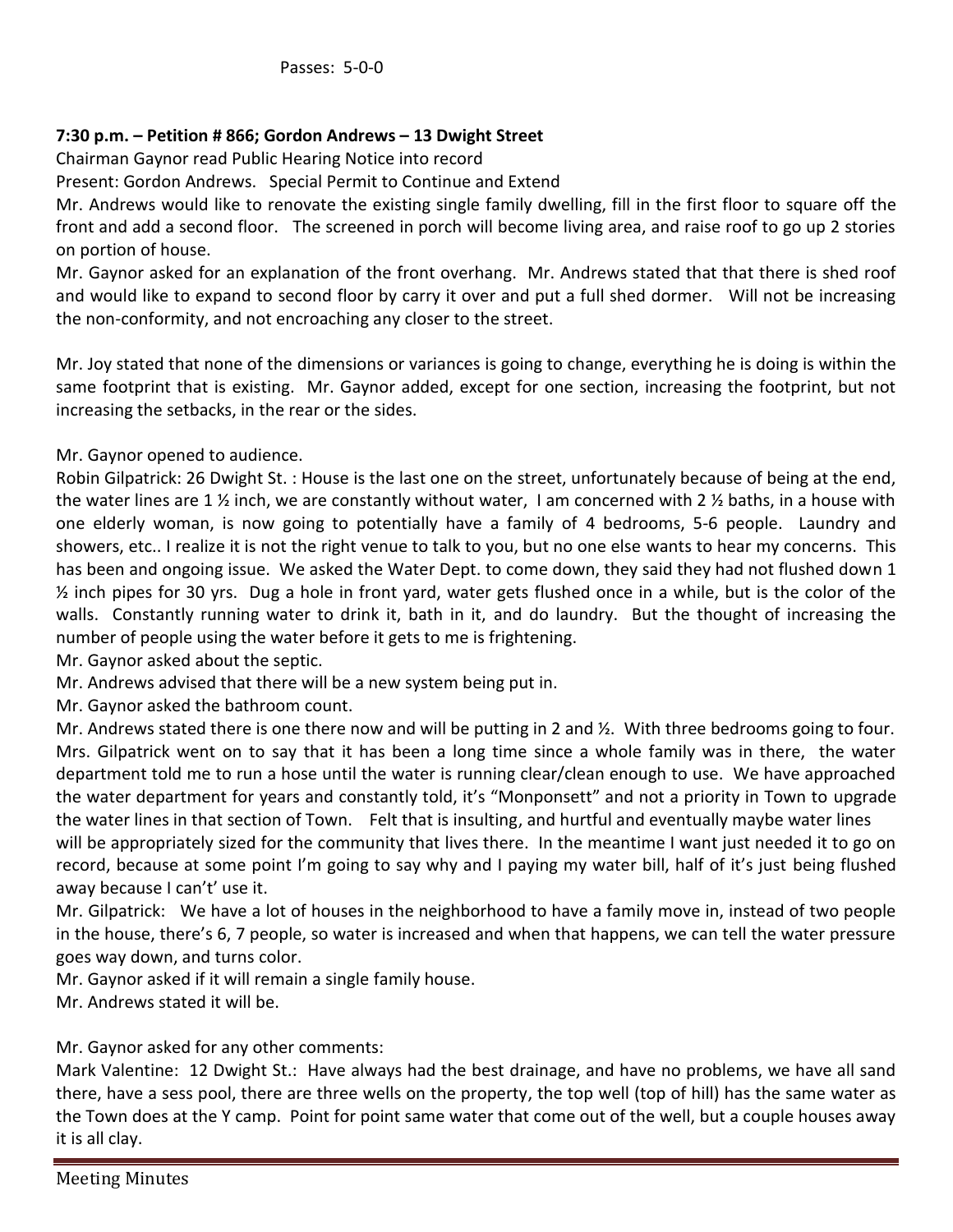Melo Spencer: 21 Dwight St.: She explained that the water line bends, and when another house is washing vehicles, her laundry becomes rust, and have to go to the water Dept. to get rust out. Because they are only 2" pipes and not new pvc pipes, the water bends and by the time it gets to Gordon's place, it's already flushed.

Mr. Gaynor asked if he had been to the Board of Health. Mr. Andrews sated he has and it is all set and approved.

Mr. Gaynor asked for any other comments or concerns. Will it improve the character of the neighborhood? Mr. Nessralla said it will improve the neighborhood. Mr. Gaynor asked about hardship with the topography and layout of the lot, Mr. Andrews is limited with what he can do. Mr. Parcellin said he is not increasing the footprint. He is only asking for a Special Permit.

Mr. Nessralla said he will be improving the neighborhood and maybe fix the water line issue.

Mr. Gaynor asked why he asked to exceed 50% of the market value.

Mr. Andrews stated it would be more than likely, rather ask than not.

Motion to waive the on-site.

MOTION: Peter Parcellin SECOND: Kozhaya Nessralla AIF Passes 5-0-0

Motion to accept Petition #866 as presented with a Special Permit.

MOTION: Kozhaya Nessralla SECOND: Peter Parcellin AIF Passes 5-0-0

# **Informal Discussion:**

Scott Casagrande, Drew Strawbridge. 359 Plymouth St,

Looking at property for business potential, across from the Country Club. Show plot plan, 2 parcels, next to Coletti Kitchen. Mr. Strawbridge would like to lease and place a freight farm on the land. New and upcoming Hydroponic Farming, inside the container, place on sonotubes so would be a structure. It would be year round, growing lettuce, herbs etc. Looking to place one, two max on the lot.

Members are a little concerned with the way it would look from the street. Discussed what would be inside for insulation and electricity. The water consumption would be approximately 10 gallons per day. New technology, and would be limited to what can be grown inside, leafy greens and herbs.

Mr. Joy asked if it would be the only thing on the parcel.

Mr. Casagrande stated he does not have anything else being built. He went over the preliminary plan, and how you can be positioned different ways. Nothing is set at this point. Just wanted to talk to the Board.

Members discussed the lifetime of the containers and the leasing/purchasing process.

Mr. Gaynor stated he would not want to see them coming thru town, unless there was some fence or something pleasant to the eye to hide them a little. Some discussion of where they are at this time, basically in suburban areas. The time frame of Mr. Strawbridge or an employee at the site would be minimal. Be parttime so would not require a bathroom, only about 15 hours a week, or 3 hours per day, very minimal impact and would not really need a curb cut for the entrance.

It was also discussed that they are actually two separate lots, and may possibly sell off the other at some point. Mr. Casagrande also state he has spoken to the Building Inspector, where it was discussed to put it on sono tubes to make it a structure, but it is an Agricultural Use.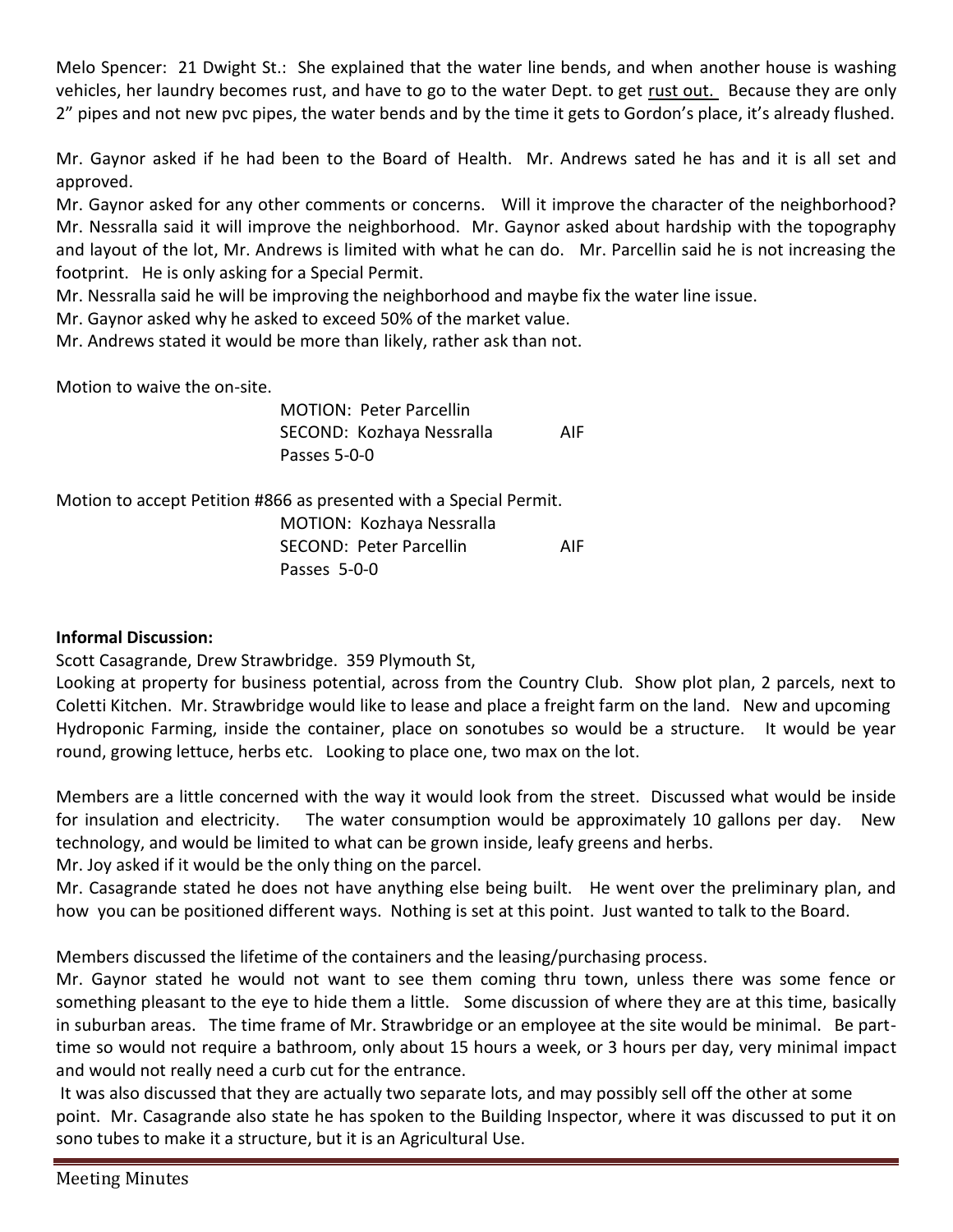Mr. Nessralla asked if it was feasible to have just one trailer. What is the turnaround of the produce.

Mr. Strawbridge stated it can be  $5 - 6$  or up to 7 weeks. Many restaurants in the area have already approached him to do business as they would like fresh produce in the winter. The container can grow about 1000 head of lettuce per week , with very little water or electricity and no pesticides. He also advised he can have an app on phone to keep track of it, but will be on site to move plants around as needed.

Mr. Gaynor asked if he had spoken with the Board of Health, regarding bathroom facility.

Mr. Casagrande stated they have not gotten that far yet. Mr. Strawbridge also discussed the natural pesticides he would use for the lettuce. If this goes forward, they would like a sign stating what it is and what they do.

Mr. Gaynor asked about trucks. Mr. Strawbridge said only mini cooler truck would be involved and he would be transporting the products. Discussed the opportunity for the new technology. Members only concern is how it would look from the street. Would like to see something nice, fence, bushes.

Mr. Casagrande would like to see it be educational as well. Have the school children go to see how it works.

Not sure what they would need from the Zoning Board, but wished them good luck.

Secretary advised to speak with the Conservation Commission, regarding placement, as wetlands are on the property.

## **Discussion:**

Continued discussion regarding correspondence from Mr. Seelig: Regulation of vacant and abandoned properties.

Mr. Gaynor did a little research on the subject matter; he went to the Dept. of Housing and Community Development. They do have several definitions, you can abandoned if where house is taken down, can put restrictions, property size, etc. There may beed1 certain criteria that has to be met. Each should be determined on own merit. He did not think you could lose grandfathered status, but if met criteria, it would be on a case by case. Towns have their own definition of abandonment. They discussed the MASS General Law that says if a SFD was demolished you can't rebuild under the grandfathers status. Questions to ask: lot size at least 5K sq. ft., 50 ft. frontage, located in an area zoned for SF or TW use and di the lot conform to existing zoning when legally created, separated or separately held from adjoining land at time.

They also reviewed the registration portion of the requirements. Within 90 days of a building becoming vacant or abandoned it has to be registered with the Town. There is also an appeal process.

#### **Secretarial**

In-Law Renewal: Mr. Touhey: Brandeis Cr. Motion to renew Special Permit for In-Law Apartment: MOTION: Gerry Joy SECOND: Kozhaya Nessralla AIF

Invoice for Ply/Hal Express: Advertisements, #863, #865, #866: Bill signed.